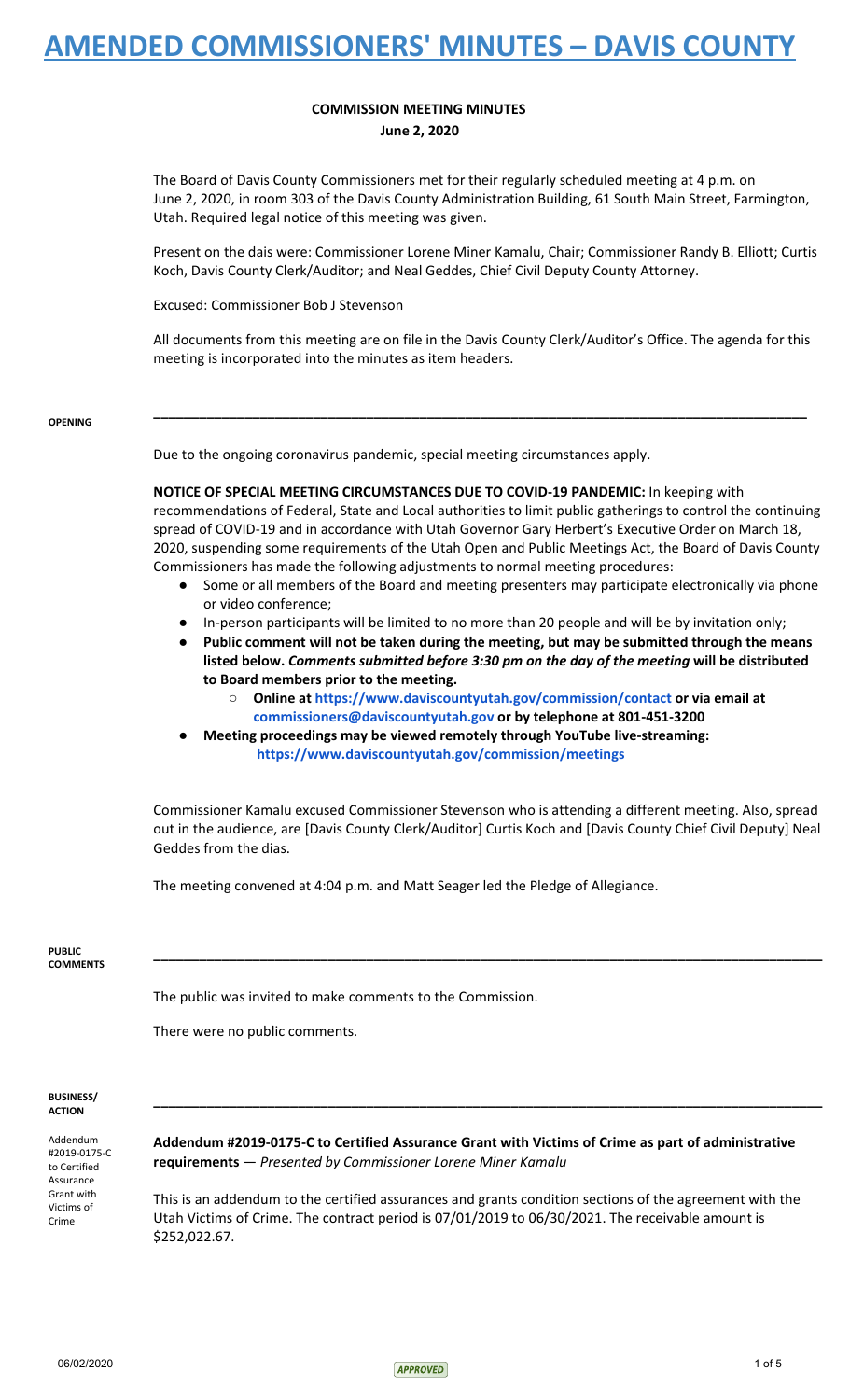Summary List #2020-222 of agreements for events at Legacy Events Center

**Summary List #2020-222 of agreements for events at Legacy Events Center from August through October** — *Presented by Commissioner Lorene Miner Kamalu*

This is a summary list of three contract agreements for the Legacy Events Center. The contract period is 08/22/2020 to 10/18/2020. The receivable amount is \$1,163.87.

Agreement #2020-223 with HUD for CARES Act Award of CDBG-CV funds

**Agreement #2020-223 with US Department of Housing and Urban Development (HUD) for CARES Act Award of Community Development Black Grant-CV (CDBG-CV) funds** — *Presented by Commissioner Lorene Miner Kamalu*

This agreement with the US Department of Housing and Urban Development (HUD), Region VIII, will release the Community Development Block Grant Cares Act (CDBG-CV) funds for the community development projects outlined in the action plan. [The contract period is 04/01/2020 to 09/30/2022.] The receivable amount is \$545,932.

Agreement #2020-173-A with HUD, Region VIII, for adoption of SF-424 for CDBG program **Agreement #2020-173-A with US Department of Housing and Urban Development (HUD), Region VIII, for adoption of SF-424 for Community Development Block Grant (CDBG) program** — *Presented by Commissioner Lorene Miner Kamalu*

This agreement with the US Department of Housing and Urban Development (HUD), Region VIII, adopts the SF-424 agreement for the 2020 Community Development Block Grant (CDBG) program. The SF-424 form is the application used by HUD to start the process of transferring grant funds to the County. The contract period is 07/01/2020 to 06/30/2021. The receivable amount is \$928,034.

Grant Application #2020-224 for bulletproof vests for Davis County Sheriff's deputies

**Grant Application #2020-224 with Department of Justice for bulletproof vests for Davis County Sheriff's deputies** — *Presented by Commissioner Lorene Miner Kamalu*

This grant application with the Department of Justice is for bulletproof vests for deputies. Once notified of the award, the grant becomes active and remains so until the funds are drawn down or two years from the award notification date. The grant application has no beginning or end date. The amount is a payable and receivable of \$17,028.

Agreement # 2019-396-A with South Weber City for law enforcement services

**Agreement #2019-396-A with South Weber City for law enforcement services** — *Presented by Commissioner Lorene Miner Kamalu*

This agreement with South Weber City is a renewal of contract for law enforcement services for another two years. The document includes the signature pages from the original agreement and this extension. The Davis County Sheriff's Office contracts with South Weber, Fruit Heights, West Point, and the US Forest Services for law enforcement services. The contract period is 07/01/2020 to 06/30/2022. The receivable amount is \$221,880 per year.

Amendment #2020-85-Awith Utah Department of Corrections for various changes relating housing of state inmates

**Amendment #2020-85-A with Utah Department of Corrections for various changes relating housing of state inmates** — *Presented by Commissioner Lorene Miner Kamalu*

This amendment with the Utah Department of Corrections, regarding the housing of state inmates, makes the following changes: reporting of available beds; Accreditation, Audit and Management Security System (AARMS) and Government Records Access and Management Act (GRAMA) requests; providing copies of final investigation reports on state inmates; O-Track access; increasing the number of days to forward state made funds from transfers from county facility; and more as listed in the cover letter attached to the amendment. The contract period is 06/02/2020 to 06/30/2024. The receivable amount is unspecified.

Donation #2020-225 for purchase of car seats and checkup events

**Donation #2020-225 from AAA Northern California, Nevada, and Utah for purchase of car seats and checkup events** — *Presented by Commissioner Lorene Miner Kamalu*

This donation is to purchase car seats and hold car seat check-up events in conjunction with AAA of

 $06/02/2020$  2 of 5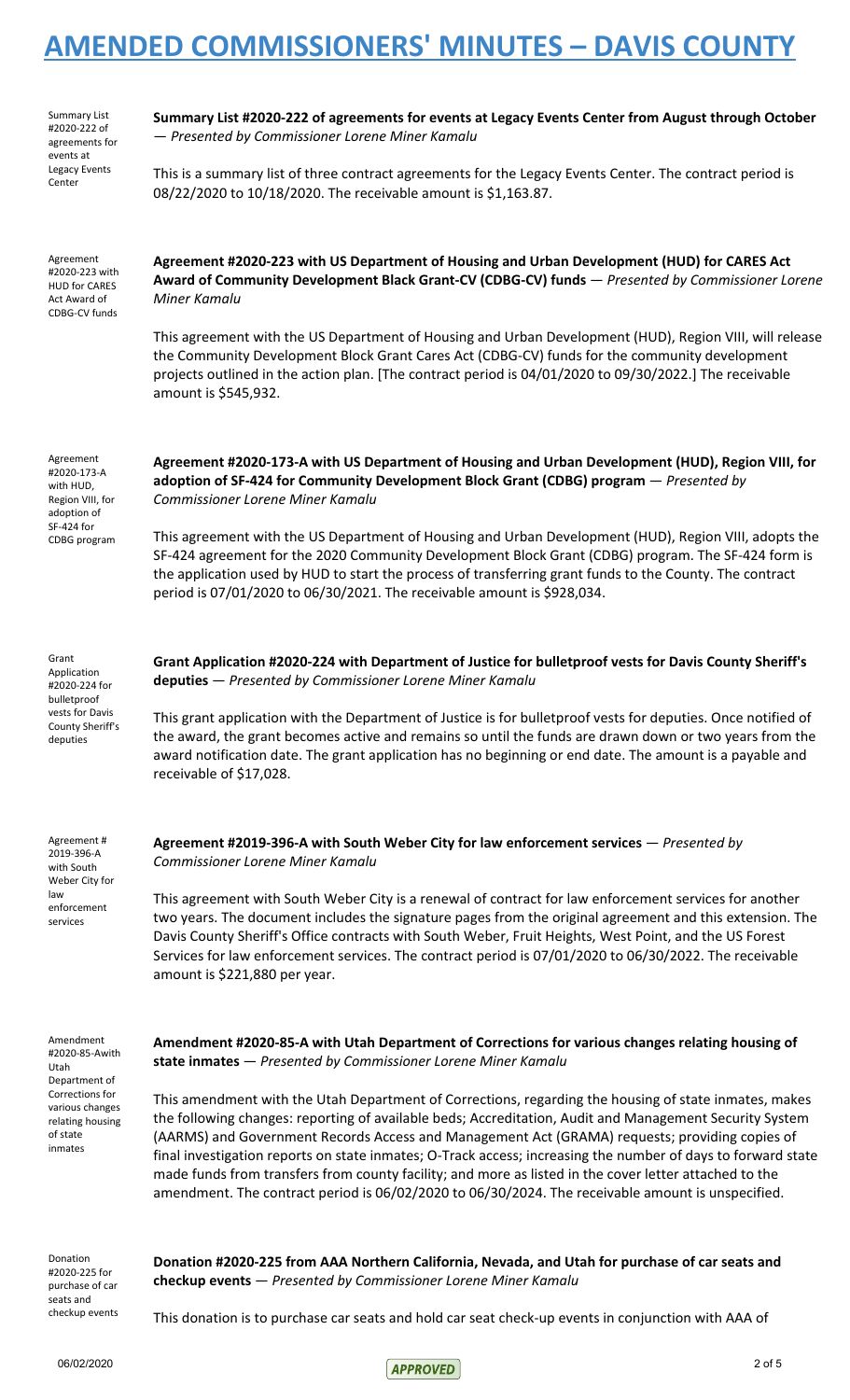Northern California, Nevada, and Utah's 2020 Child Passenger Safety Donation Program. The contract period is 03/11/2020 to 12/31/2020. The receivable amount is \$2,500.

| Agreement<br>#2020-226 with<br>HME/Medline<br>Industries for                                     | Agreement #2020-226 with Home Medical Equipment (HME)/Medline Industries for product purchases to<br>qualify for drop ship program - Presented by Commissioner Lorene Miner Kamalu                                                                                                                                                                                                                                                                                                                                                                                                             |
|--------------------------------------------------------------------------------------------------|------------------------------------------------------------------------------------------------------------------------------------------------------------------------------------------------------------------------------------------------------------------------------------------------------------------------------------------------------------------------------------------------------------------------------------------------------------------------------------------------------------------------------------------------------------------------------------------------|
| product<br>purchases to<br>qualify for drop<br>ship program                                      | This agreement with Home Medical Equipment (HME)/MEDLINE Industries is where the Davis County Senior<br>Services agrees to purchase a minimum of \$2,500 per month in MEDLINE products to qualify for the drop<br>ship program. The contract period begins 02/07/2020. The payable amount is service dependent.                                                                                                                                                                                                                                                                                |
| Letter<br>#2020-227<br>requesting<br>funds to                                                    | Letter #2020-227 to Utah Department of Environmental Quality requesting funds to promote radon<br>awareness and testing services - Presented by Commissioner Lorene Miner Kamalu                                                                                                                                                                                                                                                                                                                                                                                                               |
| promote radon<br>awareness and<br>testing services                                               | This letter to the Utah Department of Environmental Quality requests funds to promote radon awareness<br>and testing services, and to enhance Davis County's program. The contract period is 03/02/2020 to<br>12/31/2020. The receivable amount is \$3,000.                                                                                                                                                                                                                                                                                                                                    |
| Agreement<br>#2020-228 with<br>Utah Division of<br>Air Quality for<br><b>EVSE funding</b>        | Agreement #2020-228 with Utah Division of Air Quality for Electrical Vehicle Supply Equipment (EVSE)<br>funding - Presented by Commissioner Lorene Miner Kamalu                                                                                                                                                                                                                                                                                                                                                                                                                                |
|                                                                                                  | This agreement with the Utah Division of Air Quality is for funding assistance to install, expand, and<br>enhance the Electrical Vehicle Supply Equipment (EVSE) infrastructure throughout Utah. The contract<br>period is 05/05/2020 to 05/05/2022. The receivable amount is \$50,226.38.                                                                                                                                                                                                                                                                                                     |
| Agreement<br>2020-229 with<br>Illinois State<br>University to                                    | Agreement #2020-229 with Illinois State University to facilitate internship opportunities for students -<br>Presented by Commissioner Lorene Miner Kamalu                                                                                                                                                                                                                                                                                                                                                                                                                                      |
| facilitate<br>internship<br>opportunities<br>for students                                        | This agreement with Illinois State University is to facilitate internship opportunities and educational<br>experiences for their students with Davis County Environmental Health. The contract period begins<br>06/02/2020. [The agreement is neither payable nor receivable.]                                                                                                                                                                                                                                                                                                                 |
| Amendment<br>#2018-574-C<br>with Utah<br>Department of<br>Health to add<br>FY21 EPICC<br>funding | Amendment #2018-574-C with Utah Department of Health to add fiscal year 2021 Environment, Policy,<br>and Improved Clinical Care (EPICC) funding - Presented by Commissioner Lorene Miner Kamalu                                                                                                                                                                                                                                                                                                                                                                                                |
|                                                                                                  | This amendment is regarding the Utah Department of Health's Environment, Policy, and Improved Clinical<br>Care (EPICC) program. The EPICC's Healthy Living program consolidates the diabetes prevention and control<br>program, the heart disease and stroke prevention program, and the physical activity nutrition and obesity<br>program under one name. The amendment also updates activities and increases the funding for the 18-15<br>federal grant. The contract period is 06/30/2020 to 06/29/2021. The receivable amount is an increase of<br>\$24,030, for a total of \$398,982.84. |
| Amendment<br>#2013-602-B to<br>allow UHIN to<br>receive and use<br>protected                     | Amendment #2013-602-B to allow Utah Health Information Network (UHIN) to receive and use protected<br>substance use disorder treatment information when providing services $-$ Presented by Commissioner<br>Lorene Miner Kamalu                                                                                                                                                                                                                                                                                                                                                                |
| information<br>when providing<br>services                                                        | This amendment with the Utah Health Information Network (UHIN) updates the electronic commerce<br>agreement language. The contract period begins 06/02/2020. [The amendment is neither payable nor<br>receivable.]                                                                                                                                                                                                                                                                                                                                                                             |
|                                                                                                  |                                                                                                                                                                                                                                                                                                                                                                                                                                                                                                                                                                                                |

Agreement #2020-230 with USU to support emerging needs **Agreement #2020-230 with Utah State University (USU) for open order to support Davis County Health Department (DCHD) agency staff, older adults, and people with disabilities with emerging needs due to COVID-19** — *Presented by Commissioner Lorene Miner Kamalu*

 $06/02/2020$  3 of 5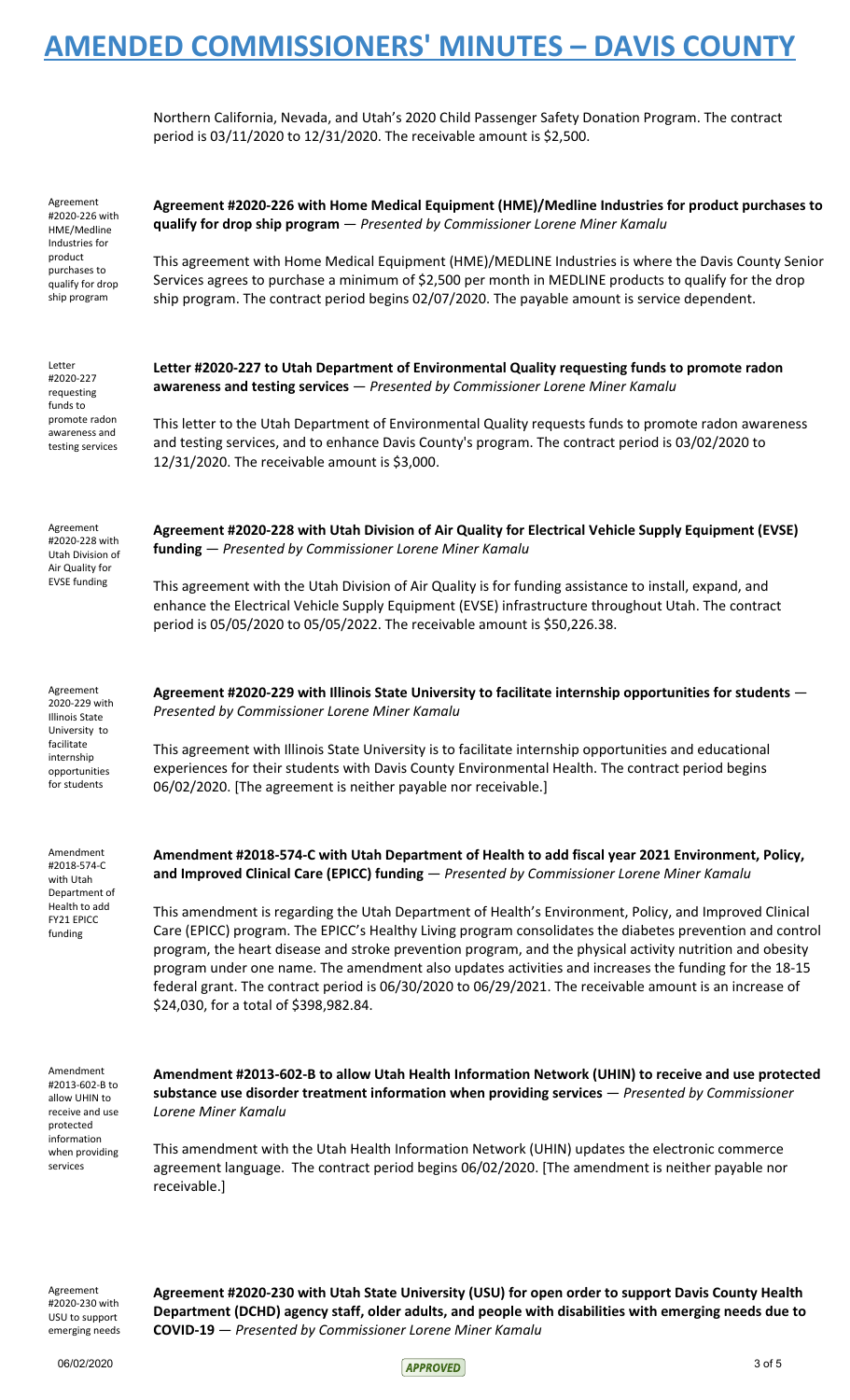| due to<br>COVID-19                                          | This agreement with Utah State University is an open order to support Davis County Health Department<br>agency staff, older adults, and people with disabilities with emerging needs due to COVID-19. The contract<br>period is 05/01/2020 to 04/30/2021. The receivable amount is \$30,000. |
|-------------------------------------------------------------|----------------------------------------------------------------------------------------------------------------------------------------------------------------------------------------------------------------------------------------------------------------------------------------------|
| Amendment<br>#2019-575-A<br>with Petsmart<br>Charities      | Amendment #2019-575-A with Petsmart Charities for funds which may be used for expenses related to<br>purchase and installment of Guillotine style doors in the dog kennels - Presented by Commissioner<br>Lorene Miner Kamalu                                                                |
|                                                             | This amendment makes updates to the PetSmart Charities Adoption Prep Grant. The contract period is<br>12/01/2019 to 12/31/2020. [The amendment is neither payable nor receivable.]                                                                                                           |
| Agreement<br>#2020-231 with<br>Home Helpers<br>Home Care to | Agreement #2020-231 with Home Helpers Home Care to provide direct purchases of needed in-home<br>services - Presented by Commissioner Lorene Miner Kamalu                                                                                                                                    |
| provide direct<br>purchases                                 | This agreement provides for the direct purchases of needed in-home services for Davis County clients with<br>Home Helpers Home Care. The contract period is 03/15/2020 to 06/30/2021. The payable amount is service<br>dependent.                                                            |
|                                                             | Motion to Approve Agenda Items: Com. Elliott<br>Seconded: Com. Kamalu                                                                                                                                                                                                                        |
|                                                             | All voted Aye                                                                                                                                                                                                                                                                                |
|                                                             | Commissioner Elliott moved to recess to Board of Equalization. Commissioner Kamalu seconded the motion. All voted Aye.                                                                                                                                                                       |
| <b>BOARD OF</b><br><b>EQUALIZATION</b>                      |                                                                                                                                                                                                                                                                                              |
| Property Tax<br>Register                                    | Property Tax Register matters were presented by Curtis Koch, Davis County Clerk/Auditor, as follows:                                                                                                                                                                                         |
|                                                             | Under Auditor adjustments is one veteran tax exemption abatement and under Treasurer adjustments is                                                                                                                                                                                          |

May's small dollar write-off totaling \$1.87.

Motion to Approve: Com. Elliott Seconded: Com. Kamalu All voted Aye

Commissioner Elliott moved to reconvene Commission Meeting. Commissioner Kamalu seconded the motion. All voted Aye.

**\_\_\_\_\_\_\_\_\_\_\_\_\_\_\_\_\_\_\_\_\_\_\_\_\_\_\_\_\_\_\_\_\_\_\_\_\_\_\_\_\_\_\_\_\_\_\_\_\_\_\_\_\_\_\_\_\_\_\_\_\_\_\_\_\_\_\_\_\_\_\_\_\_\_\_\_\_\_\_\_\_\_\_\_\_\_\_\_**

**CONSENT ITEMS**

### Check Registers **Check Registers**

Check Registers were approved.

Motion to Approve: Com. Elliott Seconded: Com. Kamalu All voted Aye

Indigent

Hardship Register

### **Indigent Hardship Register**

The Indigent Hardship Register was presented for approval.

[Applicants' names were given during the meeting, but due to a legislative update of UCA § 63G-3-202 that went into effect on May 12, 2020, the names have not been included in the written minutes.]